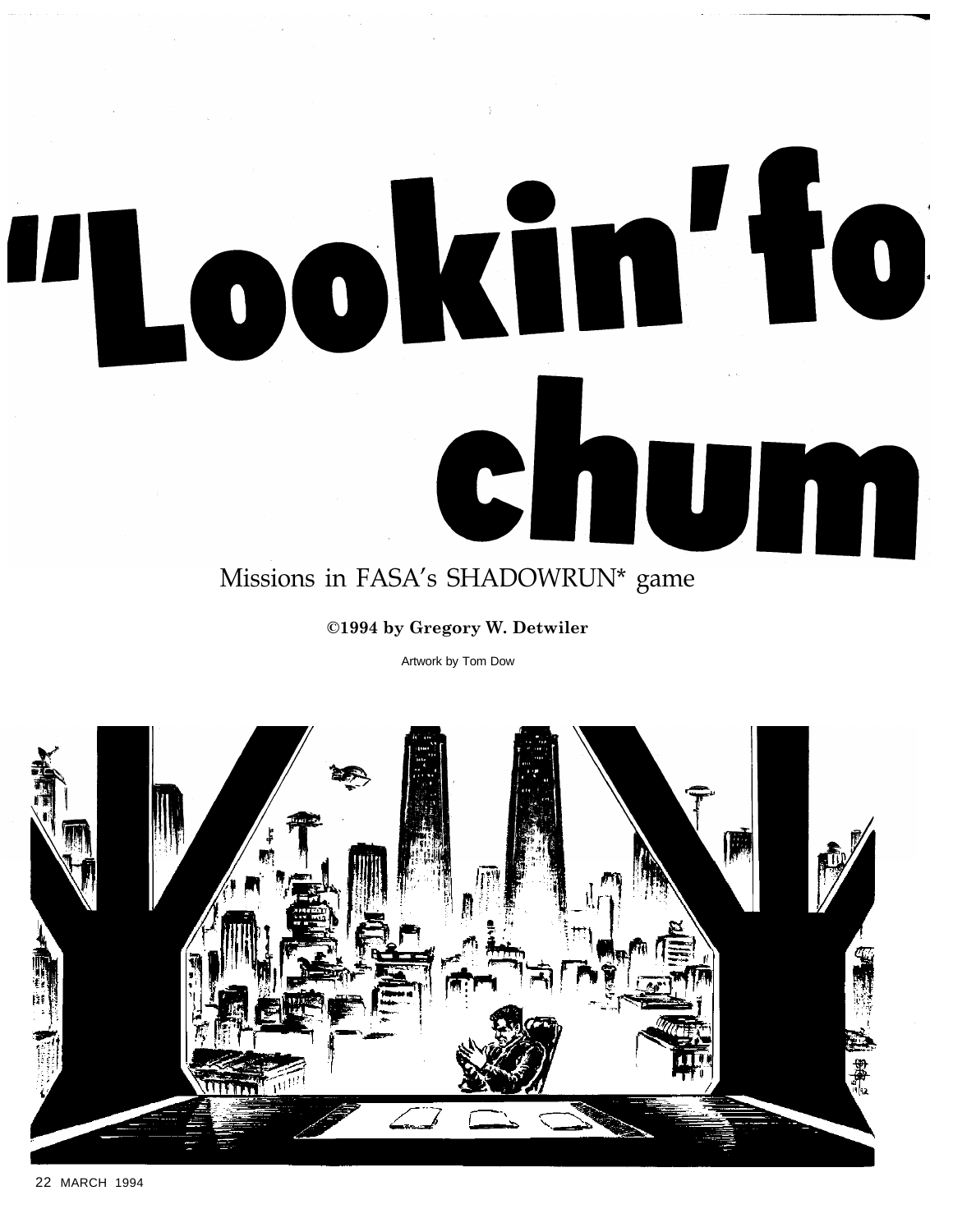FASA's SHADOWRUN game takes place in the next century, in a high-tech cyberpunk world that has been transformed by the reappearance of magic and magical creatures. Governments, megacorporations dragons, crime families, and small political outfits-poli-clubs-all fight for influence, if not outright control. Large-scale warfare is out, at least for the moment; now the combat is small-scale, and often takes place in the shadows. This is the realm of the shadowrunners.

 $\frac{1}{\sqrt{2}}$ 

W

 $\begin{pmatrix} 0 \end{pmatrix}$ 

In this world, there is an almost infinite variety of adventures that the PCs can take part in. Inevitably, some PC classes (or "archetypes," as they are known in the game) are better suited for certain adventures than others. This article points out the types of adventures possible in the SHADOWRUN world, and the archetypes best suited to them, along with examples of how to get the various archetypes into particular adventures. Everyone has a role to play, whether he be a former wage mage, a street shaman, rigger, decker, or street samurai (including the dwarf, elf, ork, and troll street samurai in the back of the Street Samurai Catalog).

# Mission types Corporate extraction

The megacorporations vie with one another for new products and technological breakthroughs with which to grab a larger share of the market. If one corporation (or "corp") gets ahold of something the others don't have, it naturally occurs to those other corps to grab it, whether it be computer records and blueprints, a prototype device, or even a research scientist. Besides, hiring a "snatch-and-run" team to grab the goodies is certain to be cheaper than Research & Development costs on a modern high-tech project. At worst, they even the odds with their competitor; at best, they gain a huge advantage.

Who will Mr. Johnson be looking for in the way of kidnappers or thieves? Armed muscle is vital in this sort of mission, so street samurai, human and ork merce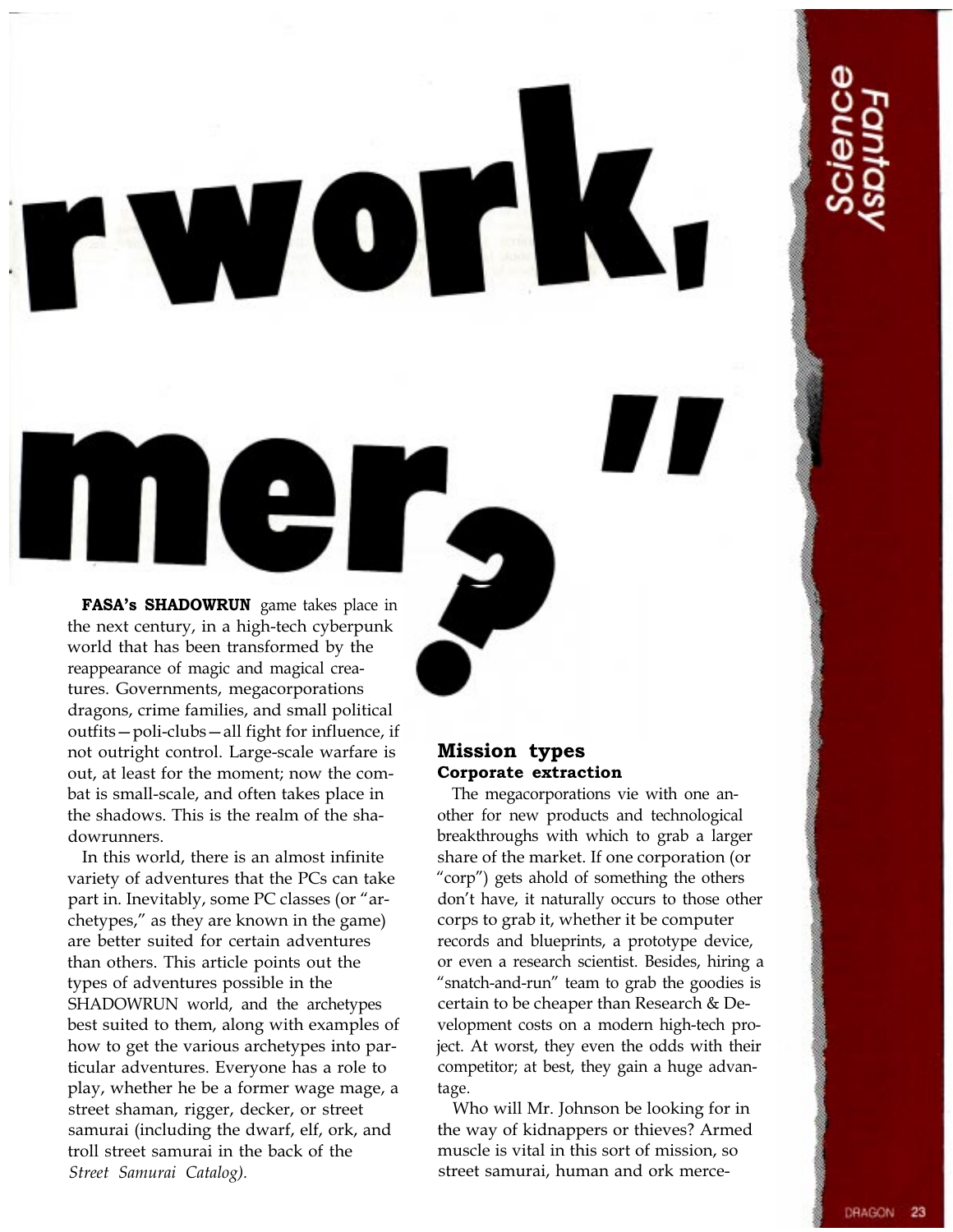naries, former company men, and possibly a rigger (to drive the getaway car) all can sign up, and probably the burned-out mage archetype as well. If this extraction screws up the rival's exploitation of the environment, then tribesmen and shamans (the latter if magic is needed) also may be attracted. Continuing with the possible need for magic, the former wage mage, street mage, and street shaman also could find employment. For that matter, the former wage mage (and the former company man) might have inside information,  $if$  if it's their old corp that's the target.

If the corp wants a more subtle operation, particularly if the target is a person, then other archetypes may be useful. Gang members may be used as cannon fodder, and if the extraction team is composed almost solely of them, the extraction may simply look like an ordinary robbery or kidnapping rather than something that seems to have corp fingerprints on it. If the target is a person, the detective archetype could check up on his likes, dislikes, and general routine, to make things easy for the extraction team. For example, if the targeted individual is a music lover, the team could set up a trap by starting a little nightclub of their own (paid for with corp funds), with a rocker on hand to draw the target into a trap on the ground of the shadowrunner's choosing.

For extraction of computer files, of course, the decker and elven decker archetypes are necessary. Most of the time, they work alone, but if the computer is a stand-alone system (i.e., not linked up with the Matrix) in order to avoid such attention, as well as computer viruses and worms, then most of the muscle mentioned above may be necessary just for the decker to get at the computer. The corp might be security-conscious enough not to have the location of the computer mentioned in its records, necessitating the use of a detective or a spell-caster with detection spells to find it.

A variant on the corporate extraction is the rescue mission, in which a kidnapping victim or stolen piece of equipment is to be retrieved. This mission plays the same as a standard extraction mission, except that in this case, there is no chance of drawing the target into a trap; she can't go anywhere! In addition, since the kidnapping corp knows somebody's likely to come looking for their prize, secrecy and security will be even heavier than usual, so detective work or detection spells will be more important in finding the target, and even more muscle may be required for the actual extraction. In an extreme case, panzers and attack helicopters may be required to crash through the corp's defenses, or at least to get the defenders attention, requiring the services of more riggers. A rocker also might show up to hold a concert for company employees or an open-air festival for the general public next door, again to provide a diversion for the true extraction team.

### Security guards

With all this stealing and kidnapping going on, it is obvious that security guards are in demand. Again, street samurai, mercenaries, former company men, and burned-out mages are ideal for this sort of work. With a large enough complex, riggers may be hired to operate patrol vehicles, while former wage mages, street mages, street shamans, and (in the countryside) shamans may be used to provide magical defense. A low-profile safehouse or the like could be protected by locals: gang members in the city or tribesmen in the countryside. Not only can they put up a fight, but since they are where they belong, their presence alone will not tip off anyone to the fact there is something there to protect. To defend computer records, of course, deckers and elven deckers are necessary. Poachers really do make the best gamekeepers.

### Collections

Basically, this is an extraction mission to get something nobody is trying to protect, but one that might run into trouble with the locals, both humanoid and animal. Typically, this involves going into the great outdoors either to prospect for metals or other minerals (possibly on tribal lands), or to gather materials for use in magic and the creation of magical items. Hunting animals and monsters also counts, whether for food, magical raw materials, valuable body parts such as fur or ivory, or because they're such a nuisance or menace that there's a bounty on them.

Talismongers make a big business by

gathering and selling raw magical ingredients, and any sort of character can take up this occupation, but to be sure of his sources, a spell-caster probably will want to gather his own. This means that there will always be at least one spell-casting type along on the expedition, probably several: the more, the merrier, and several poor mages may have to pool their funds to finance a single expedition. If they are going into tribal lands, a tribesman or shaman is necessary for negotiations. Perhaps a rocker could give a free concert in exchange for limited mining rights. If such is not available, or if there are plenty of big, dangerous animals in the neighborhood, then all the muscle types that are useful as security guards and combat troops will find employment here. There will be plenty of opportunities for hostile encounters. Just finding the right stuff can take weeks, and all mining and digging must be with old-fashioned tools such as picks and shovels: high-tech power tools spoil the dweomer. Make sure the soldiertypes bring along lots of ammo.

In some cases, of course, the animals themselves are the prize. As with the AD&D® game and other fantasy roleplaying games (RPGs), the body parts of fantastic creatures can be used as spell components and ingredients for magical items. The unicorn and greater unicorn (from the *Paranormal Animals of North America* book) both have high-value horns, as does the unicorn fish (giant narwhal). Some Awakened creatures are even good eating, such as the devil jack diamond and the gila demon. How about starting a

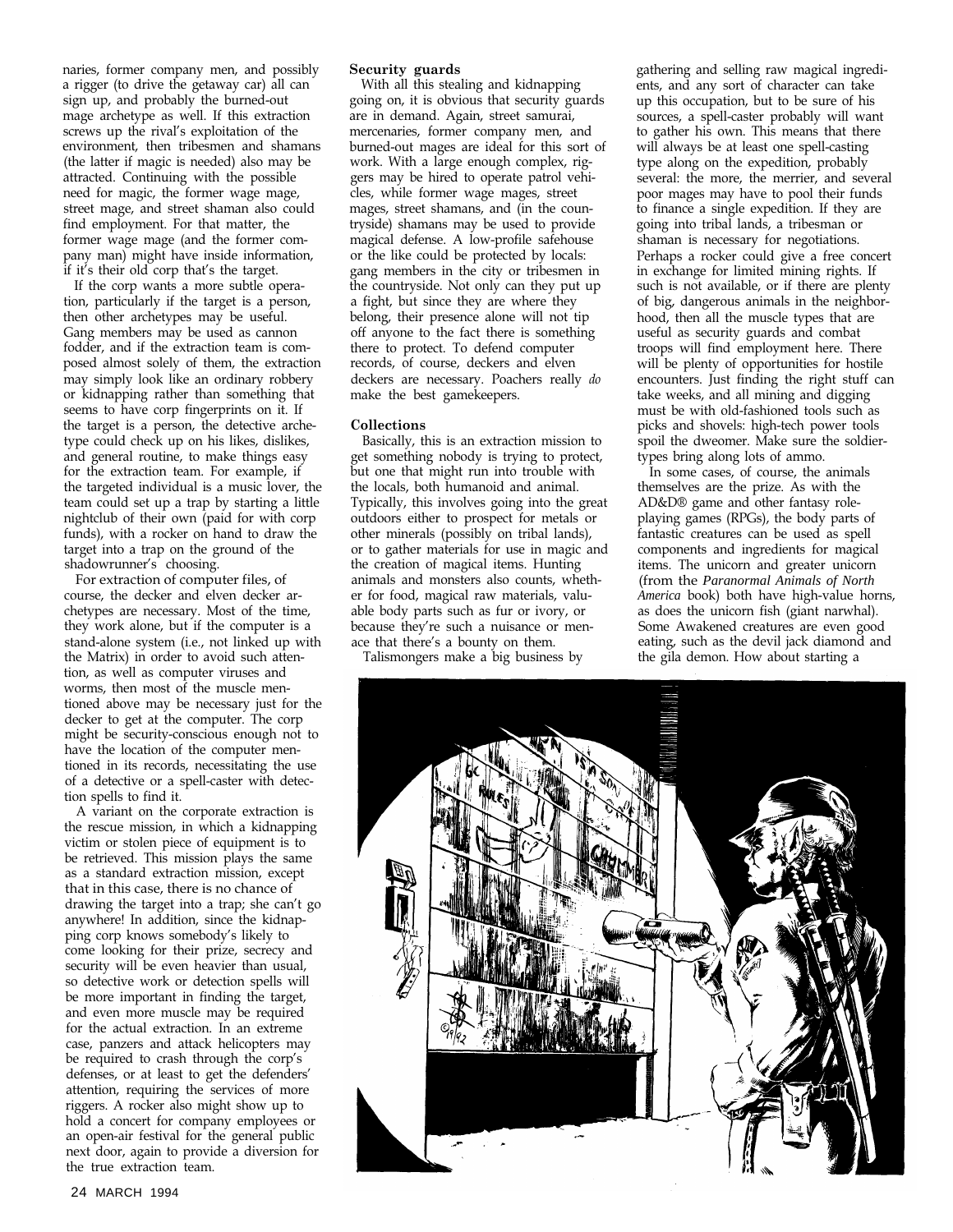burger chain serving white buffalo burgers? Does Kentucky-fried roc tickle anyone's fancy? Perhaps the creatures have a bounty on them because *they* find *people* tasty. In *Paranormal Animals,* both the juggernaut and the megalodon are mentioned as having bounties on them. Break out the high-powered rifles and assault cannons (and the trauma patches), chummers, we're going big-game hunting!

There is, of course, the "bring 'em back alive" option: taking Awakened creatures alive. Clients could be zoos, eccentric collectors, museums, circuses, mages who either want to experiment on them or to breed them to insure a steady future supply of magical raw materials, or corps looking for experimental subjects or guard animals. Unfortunately, narcojet guns and even the largest net guns are only made to handle human-sized targets and those only slightly larger, such as trolls. The shadowrunners will be on their own when it comes to finding the means to capture the big beasts, to say nothing of finding large enough cages for them and the means to transport them. Even with ultramodern conveniences, monster hunting can be rougher in the SHADOWRUN game than in the standard fantasy game. Did you enjoy selling baby dragons and dragon parts in a fantasy game before taking up the SHADOWRUN game? Bad news: in *this* world, dragons can become the heads of multinational corporations and the operators of amusement parks, they can ally with the biggest environmentalists' groups and natives to help protect a wilderness area, and in one recorded case (Dunkel-

zahn), even jacking into the Matrix. Let´s see a fantasy dragon top that!

### Smuggling

This involves sneaking goods into or out of an area. Gang members and the standard combat types are the main archetypes who engage in this sort of business practice, and shamans and tribesmen might get involved in wilderness areas. Any type of mage or shaman can be brought along if magical backup is required. Aside from combat, they can detect patrols with divination magic, or use illusions to cover the smugglers<sup>'</sup> retreat. If a rocker gets her own band together, perhaps they could smuggle some items in their instruments, assuming that no one would even consider the possibility that they might have smuggled goods in their luggage. Most smuggling involves goods stashed in a vehicle of some sort, making this the mission of choice for riggers. The two decker archetypes, of course, do it all in the Matrix, stealing funds and information without help from anyone, as long as they have access to the target's computer system.

### Espionage

This is one of the few missions that deemphasizes combat, but can be one of the most fun. If the PCs do their jobs right, they won't need to fight, but if they screw up, the odds against them will be so great that they haven't a prayer anyway. Theoretically, anyone could be used in a spying mission, but the detective archetype is the best man for any spying job that doesn't involve computer-stored information. In



that case, of course, the decker archetypes are the ones for the job. On a lower level, the gang member could pick up the word on the street, and the tribesmen could learn what's going on in the great outdoors. If someone in the know loves music, he might get so excited upon meeting a real live rocker that he lets slip a few bits of information that he shouldn't have. Perhaps the former wage mage and company man still have friends at the old office, or they could sign up to work at a new corp as cover for their undercover activities. The same goes for the burnedout mage, if she used to be a wage mage. For simple reconnaissance instead of cloak-and-dagger missions, a rigger could drive a recon vehicle of some sort, while a tribesman or a mercenary type trained in recon work could check up on what's going on around a secret installation. Even spell-casters can find things out using detection spells, or sneak around under cover of illusions.

### Wetwork

This is what happens when a corporate leader, research scientist, law-enforcement type, or rival gang leader is good at what he does, but can't be bought (or extracted, in the case of the research scientist). Since he isn't going to work for you, and he's hurting you with his operations, then the only thing left is to take him out. Most terminations involve only a single assassin, who is almost always a company man or a street samurai. If he has magical defenses, a spell-caster of some sort could be used, and a gang member could mug him on the street and then geek him, to lull suspicions of corporate involvement by making it seem to be an ordinary violent robbery. Likewise, a rigger could turn him into just another hit-and-run statistic, or run him off the road (and over a cliff). This category also includes sabotage, to destroy a formula or prototype that cannot be stolen.

### Combat

This can be a termination on an heroic scale; to wipe out a rival gang, destroy a rival corp's installation, or rub out a local tribe. Raids on heavily-guarded places, for whatever reason, also count, causing this category to overlap with some of the other missions. All fighter-types are used in this, as are all spell-casters who have spells that work in battle. Riggers can handle panzers and gunships, and possibly other combat vehicles as well. Gang members in the city, or tribesmen in the country, also can be used as local combat experts or cannon fodder. Large-scale warfare, however, doesn't occur too often in this game.

### Putting it all together

This section consists of a series of adventure examples, with suggestions on how to get various archetypes involved in them.

*Adventure #1:* Aztechnology and MTC are competing for government contracts